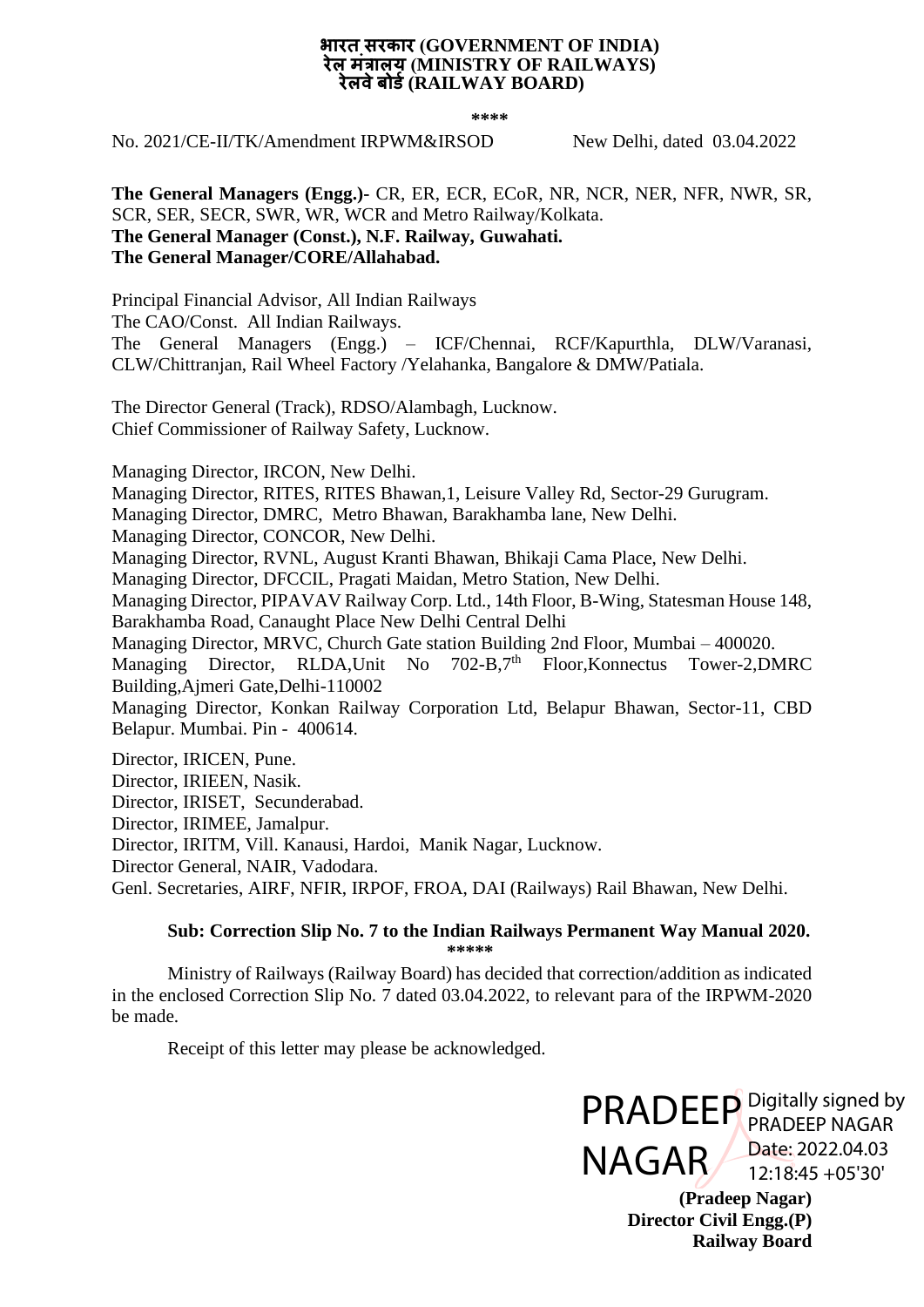Copy to:-

Sr. PPS/PS to CRB & CEO, MF, MI, M(T&RS), M(O&BD), Secretary. AM(CE), AM(Works), AM(Budget), AM(Traction), AM(Fin.), AM(Sig.), AM(Plg.), AM(Staff), AM(Mech.Engg.), AM(PU), AM(Tele.), AM(TT), PED(Bridge), PED(Vigilance), PED(Safety), AM(M&BD), AM(T&C), AM(Comml.).

PEDCE(P), EDTK(M&MC), EDCE(G), EDCE(B&S), ED(L&A), ED(SD), ED(Works), EDV(E), ED(Project Monitoring), ED(Safety), EDF(X)I, EDF(X)II DTK(MC), DTK(M), DTK(P&P), DCE(B&S), Dir(Works)-I, Dir(Project Monitoring), DVE-I & DVE-II,